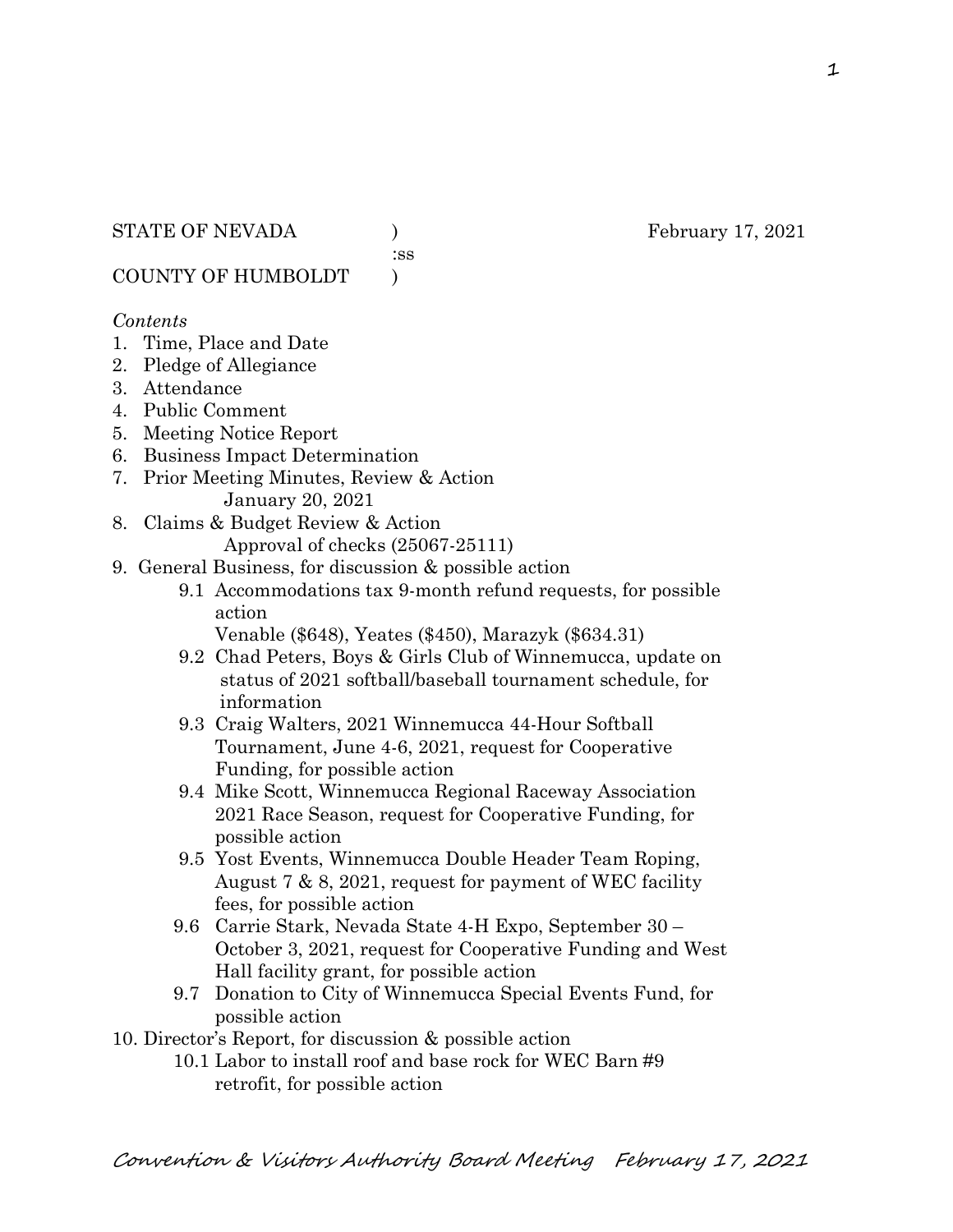- 10.2 Labor to install box stalls, WEC Barns 4 and 5, for possible action
- 11. Board Secretary & Counsel Report for discussion & possible action
	- 11.1 Secretary and Counsel Report, for information
	- 11.2 Chamber of Commerce Report for January 2021, for review
	- 11.3 Update on delinquencies, possible request for authorization for disclosure of confidential information of one or more licensees, for possible action
	- 11.4 Joe Mackie Hall elevators project, for review and possible action
	- 11.5 Improvement projects status reports West Hall street sign, Joe Mackie Hall improvements, West Hall parking lighting, Joe Mackie Hall chiller
	- 11.6 COVID-19 developments
	- 11.7 Other recent developments
- 12. Board Administrator Report, for discussion & possible action
	- 12.1 Financial reports, for information
	- 12.2 Approval of WCVA Tentative Budget, year ending June 30, 2022, for possible action
- 13. Other Reports
- 14. Next Meeting Date
- 15. Adjournment

# **MINUTES, FEBRUARY 17, 2021**

**1. Time, Place and Date.** The Winnemucca Convention & Visitors Authority met in regular session in full conformity with the law at the Winnemucca Convention Center, West Hall, Winnemucca, Nevada at 4:00 pm on Wednesday, February 17, 2021 with Chairman Terry Boyle presiding.

In accordance with Governor Sisolak's Declaration of Emergency in Response to the COVID-19 epidemic, the Board's meeting was conducted online via Microsoft Teams; however the Secretary's connection was not intelligible a major portion of the meeting.

## **2. Pledge of Allegiance.**

- **3. Attendance.** *Convention and Visitors Authority Board Officials Present:*
	- Ron Cerri County Representative John Arant Business Representative Bill Macdonald Secretary and Counsel Kendall Swensen Board Administrator

Terry Boyle Chairman and Motel Representative Brian Stone Vice Chairman and Hotel Representative Jim Billingsley Treasurer and City Representative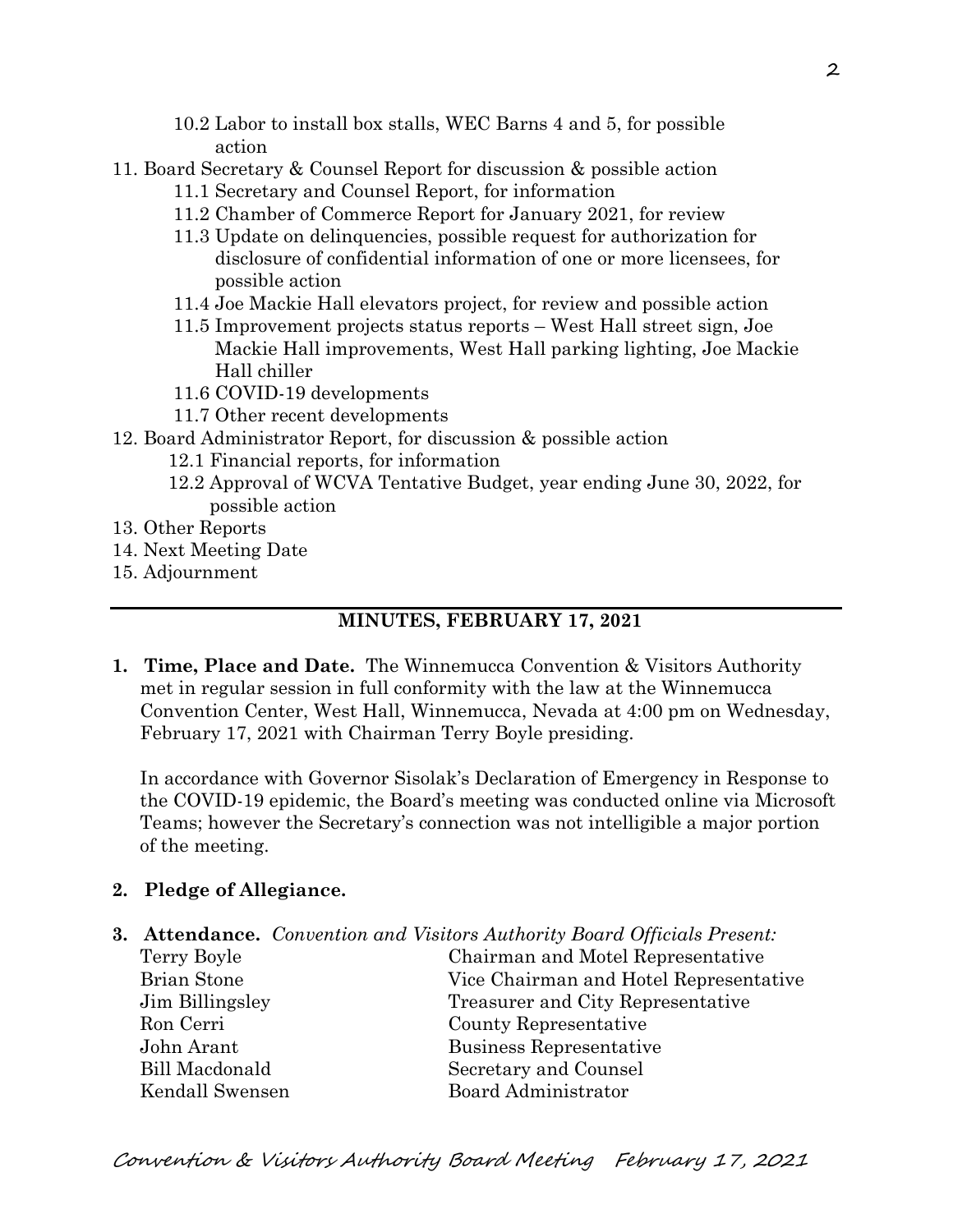*Convention and Visitors Authority Board Officials Absent:* None

*Staff Members Present:* Kim Petersen Director Shelly Noble Administrative Clerk

*Staff Members Absent:* None

*Others Present:* Carrie Stark Nev State 4-H Expo Douglas Foremaster Nnedi Stephens Brenda Wright Rich Stone

Chad Peters Boys & Girls Club of Winnemucca Craig Walters Mucca 44-Hour Softball Tournament Kyle Walters Mucca 44-Hour Softball Tournament

Mike Scott Wmca Regional Raceway Assoc

**4. Public Comment.**

None.

#### **5. Meeting Notice Report.**

Chairman Boyle reported that notice, including meeting agenda, was posted by Shelly Noble by 9:00 am Thursday, February 11, 2021 at Humboldt County Library, Court House, Post Office, City Hall and Convention Center West Hall. No persons have requested mailed notice during the past six months.

**6. Business Impact Determination.** Chairman Boyle asked whether any agenda item proposes the adoption by the city or by the county or by the WCVA of any rule, including any ordinance or resolution which would impose, increase or change the basis for the calculation of a fee that is paid in whole or in substantial part by businesses, which would impose a direct and significant economic burden upon a business or directly restrict the formation or expansion of a business, pursuant to NRS Chapter 237? The Chairman called for board or public input thereon; Counsel reported there was no agenda problem; there was no public comment thereon. Action taken.

## Ron Cerri made a motion that there appears to be no business impacting fee matter on today's agenda. The motion carried, 5-0.

#### **7. Minutes, Review & Action**

Prior meeting minutes of January 20, 2021.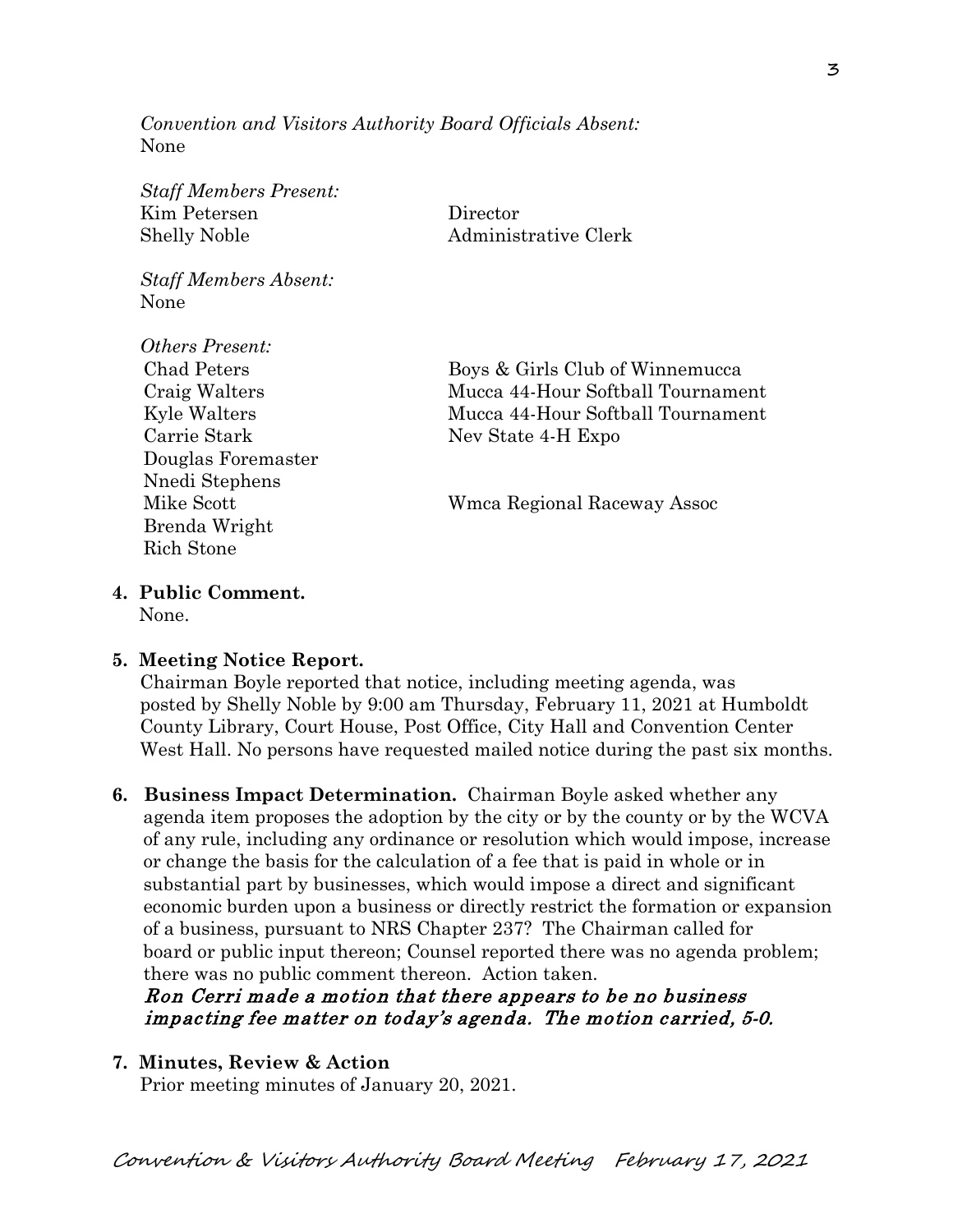Brian Stone made a motion to accept the minutes of the January 20, 2021 meeting. Motion carried, 4-0. John Arant abstained because he was not present at this meeting.

**8. Claims, Review & Action.** The following claims, which had been submitted in list form to the board members for review with their 3-day meeting notice and agenda, with the opportunity to obtain further information before or at the meeting, were submitted for payment on February 17, 2021:

| BANK ACCOUNT      | <b>CHECK NUMBERS</b> | <b>AMOUNT</b> |
|-------------------|----------------------|---------------|
| Nevada State Bank | $25067 - 25111$      | \$474,576.25  |

## Ron Cerri made a motion to approve all claims submitted for February 17, 2021. The motion carried, 5-0.

**9. General Business, for discussion & possible action**

**9.1 Accommodations tax 9-month refund requests, for possible action Venable (\$648), Yeates (\$450), Marczyk (\$634.31)**

## Terry Boyle made a motion to approve the accommodation tax 9-months deemed to be a permanent resident refunds for James Venable (\$648), Tyrun Yeates (\$450), Stanley Marczyk (\$634.31). Motion carried, 5-0.

**9.2 Chad Peters, Boys & Girls Club of Winnemucca, update on status of 2021 softball/baseball tournament schedule, for information** Since the beginning of the pandemic restrictions approximately one year ago, the Boys & Girls Club of Winnemucca (BGCW) has had to significantly reduce their programming offered to the community. These adjustments have meant that their ability to generate operating funds has been greatly impacted since they have not been able to run their facility at the same level as they have in the past. In an effort to look at ways to supplement their annual funding, as well as to supplement funding for the City of Winnemucca Recreation Department, Chad has been working with representatives from Sparks and Elko to plan a series of softball tournaments to take place this summer throughout northern Nevada. Five of these tournaments are scheduled at our Sports Complex between March and September. The August tournament will be an overnight softball tournament. Chad hopes to attract between 20 and 35 softball teams to each tournament. Before tournament dates were selected, the Sports Complex and WCVA calendars were consulted so that there were no conflicts with youth tournaments and other community events. Teams that participate in all five Winnemucca tournaments will be eligible for team entry discounts at the Blood & Guts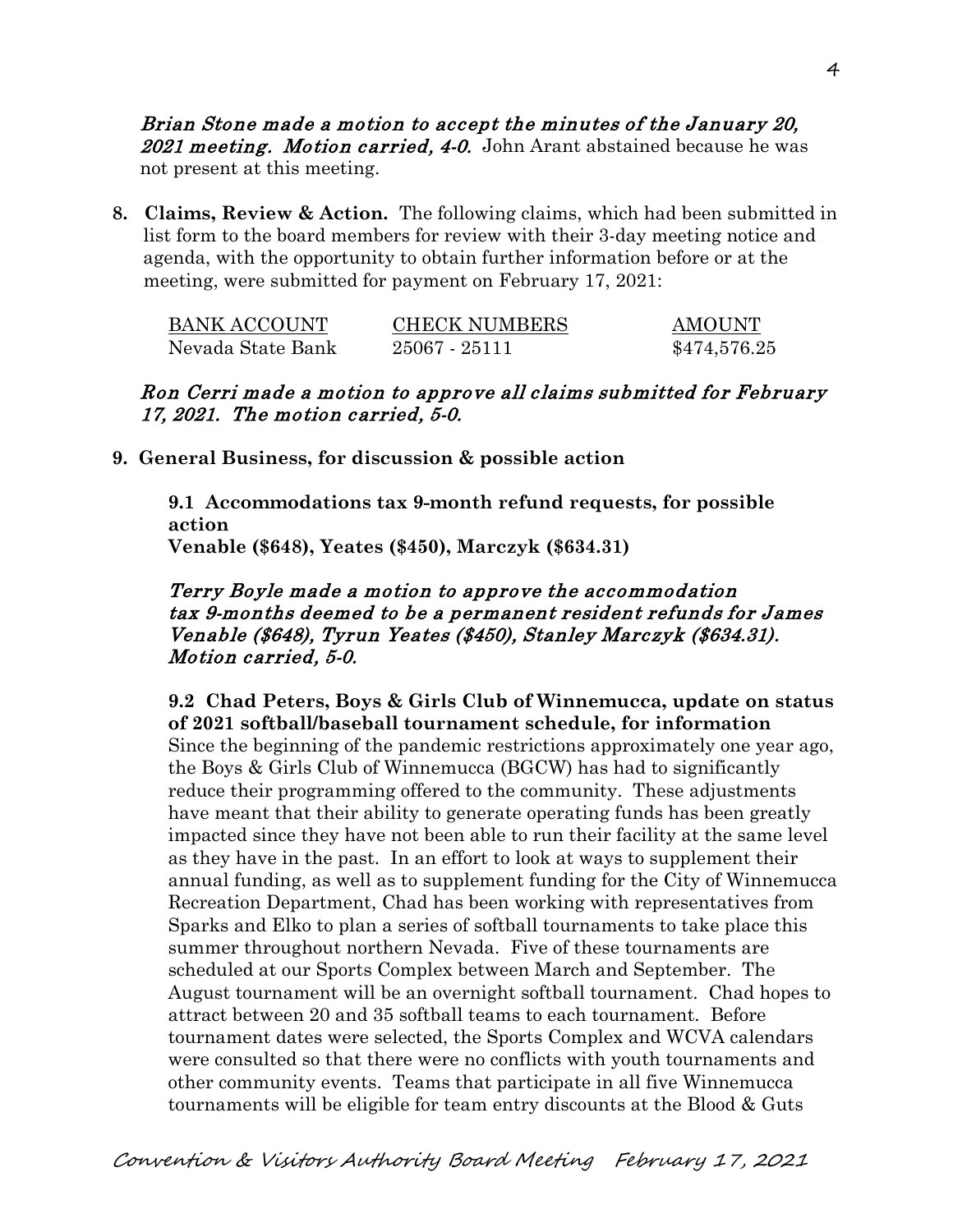Softball Tournament in Sparks later in the fall. Chad joined today's meeting to inform WCVA board members about these activities and to answer any questions they may have about the tournaments or other Boys & Girls Club activities. He is not here tonight to request any funding but may return at a later date to make a request. Board members were happy to hear about this series of tournaments planned for the summer.

**9.3 Craig Walters, 2021 Winnemucca 44-Hour Softball Tournament, June 4-6, 2021, request for Cooperative Funding, for possible action** Craig and his son, Kyle, joined today's meeting to discuss the 2020 tournament and request funding for the 2021 event. Craig apologized several times to the board for some of the issues that arose during the 2020 tournament. He said he was aware that there were complaints about the excessive trash around the complex, pandemic protocols not being followed, camping being allowed at the complex and restroom vandalism. According to Craig, participating teams filled up most of the hotel/motel rooms in town, the teams were happy with the tournament and the awards they received, and everyone had a great time. Craig stated that in 2019 they had 25 teams and that increased to 62 teams in 2020. He is confident that they will have between 80-100 teams participating this year. He has had interest from teams in Idaho, California, Oregon and here in Nevada. This indicates that their efforts to improve the tournament each year are paying off. For 2021, Kyle Walters will serve as Tournament Director. Craig stated that this will allow himself to better monitor and address the issues that came up in 2020. Kyle has been actively contacting teams from all over the west to invite them to this tournament. WCVA funding is used for awards and Craig stated that the quality of the awards packages is above what most tournaments offer and is a major reason that teams travel here to compete.

Board member John Arant asked Kyle what experience he has had with running softball tournaments. Kyle stated that he has never run a softball tournament but has experience with basketball tournaments, the largest tournament consisting of 40 teams. John said his opinion was that this was the same rhetoric this board has heard for the past two years when funding for this tournament is requested. Promises are made about how things are going to be run, how the funding will be used to make the tournament better and attract more teams and how they (Craig Walters and his family) want to work with community members to make this tournament a cut above the rest. But when things do not go as planned (and there are always at least a few things that do not go as planned) Mr. Walters blames everyone else without taking any responsibility. John asked if the tournament would proceed without WCVA funding. Kyle stated that without WCVA funds the awards packages would suffer since their tournament income would have to be used for other expenses.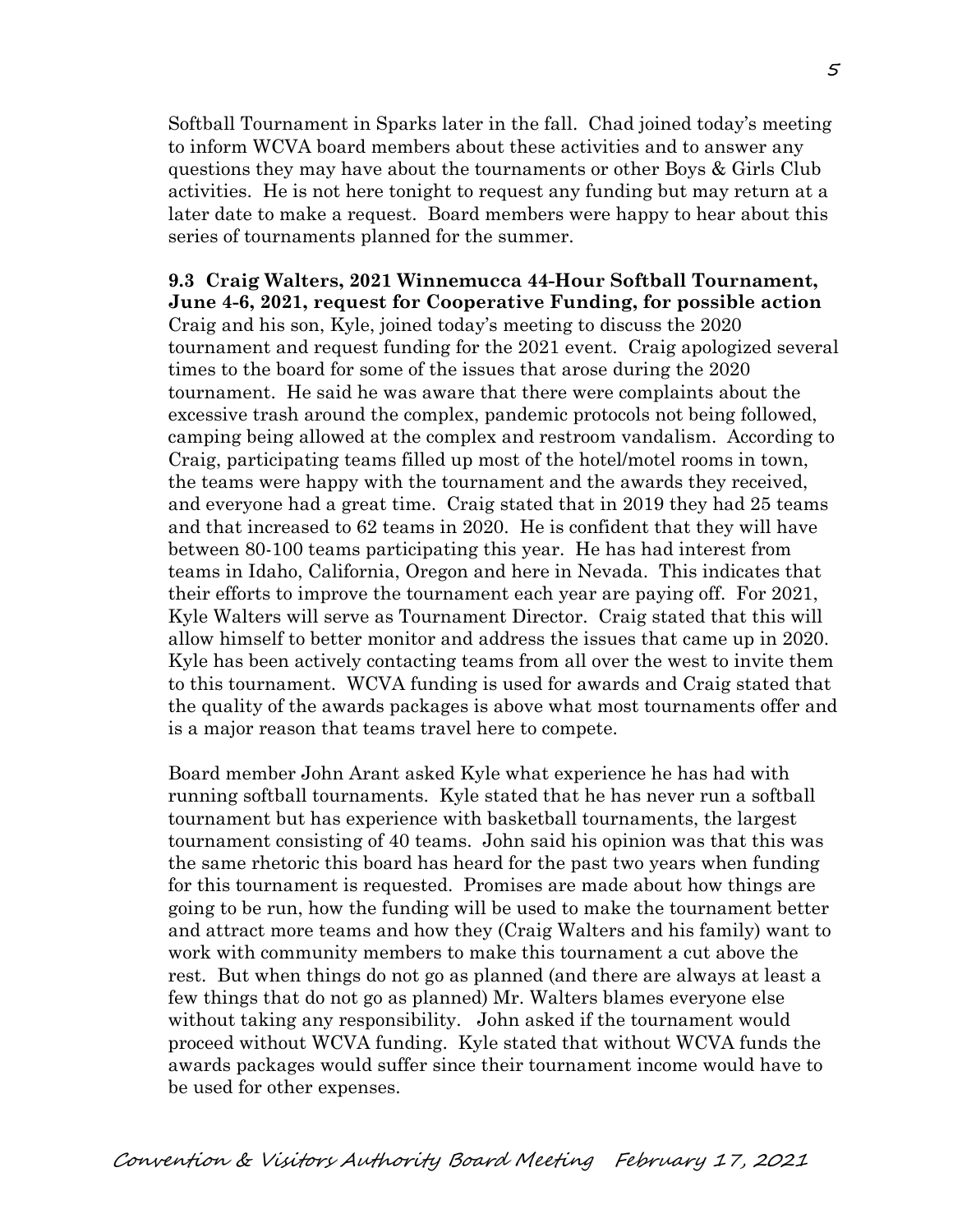During last year's tournament, board member Jim Billingsley made a point to attend and observe the tournament. As a past tournament director himself, he is well aware that these tournaments require attention to many details, all at the same time. He was embarrassed at the amount of trash throughout the complex that no one even attempted to clean up even though there was a dumpster available in the parking lot. In his words, it was a "pig sty". Jim counted 58 teams on the brackets, not the 62 that Craig said he had participating. Since funding was based on team participation and Craig received funding for 62 teams, this discrepancy was unsettling. Craig said there would be 150 games to ensure that the tournament was played all night, but Jim thought there were only 130 games. Due to the problems with this tournament, the City is creating an agreement that specifically outlines the responsibilities of event promoters at the Sports Complex and the consequences if they are not followed. Jim said that if they (Craig and Kyle Walters) are confident that they can attract 80-100 teams at this year's tournament they should not need WCVA funding to be profitable. At the very least, Jim felt WCVA should reduce their funding considerably. Jim also had concerns with the P & L statement that was provided for last year's tournament. He feels that transparency (or lack of) is a major issue with how tournament funds are used. When Craig and Lyle Walters came to this board in 2019 and wanted to start the 44-Hour Tournament up again after several years of not being produced, Jim said he was excited to support it. But after the experiences of the past two years he is hesitant to award any funding.

Board Chairman Terry Boyle stated that he is not interested in having future funding for this event be contingent on the number of teams that participate. He believes that Craig, Kyle and others involved with producing this event should be working towards self-sufficiency that requires no WCVA funds. Past 44-Hour Tournaments, produced by the former promoter, did not require any WCVA funds to be successful.

Board member Brian Stone stated that his major issue with these individuals is trust. He questioned whether the tournament awards were of the caliber that Mr. Walters states they are. The awards list appears to be hit-and-miss. And, at least at the 2019 tournament, awards sponsors (in this case, Winners) did not get their names on the products as promised. How do we even know our funds go to the awards, as stated by Craig and Kyle? Brian said he has brought his concerns up with Craig in the past and he does not seem to take them seriously. Also, only a few of the rooms at Winners were occupied by tournament participants.

Chad Peters spoke up as City Rec Director and expressed his concerns about Mr. Walters treatment of concessionaire Brenda Wright and City Manager Alicia Heiser. Also, when Mr. Walters was questioned about camping at the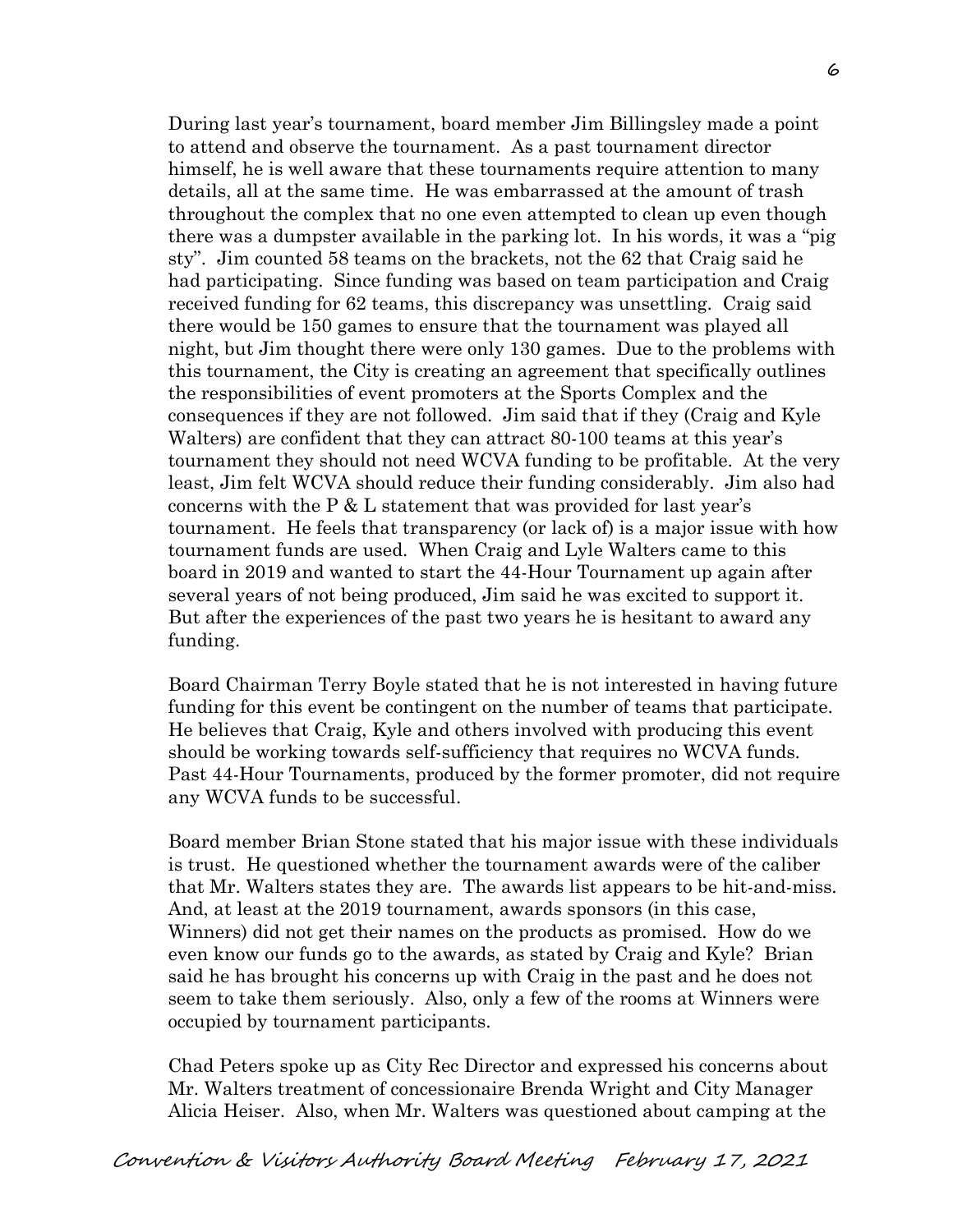complex it was one of those issues he didn't want to deal with, even though he was told specifically by the city that there was to be no camping at the Sports Complex. Chad also stated that this is the only tournament that the city has issues with and is the reason that Alicia is now working on a new rental agreement for the Sports Complex.

Board member Ron Cerri agreed with Jim and John that funding should be reduced and the Walters need to prove that they can run a tournament as it needs to be run and will respect the rules of the complex in order to be eligible for future funding.

Kyle Walters asked that the board extend an opportunity for him to prove that this can be a successful tournament for everyone, with him serving as Tournament Director, and that any problems will be dealt with in a professional manner.

## John Arant made a motion to award Craig Walters, 2021 Winnemucca

#### 44-Hour Softball Tournament, June 4-6, 2021, a \$2,500 grant and \$2,500 underwriting. Motion carried, 4-1.

**9.4 Mike Scott, Winnemucca Regional Raceway Association, 2021 Race Season, request for Cooperative Funding, for possible action** The Winnemucca Regional Raceway Association (WRRA) continues to work to bring more racing participants and spectators to town each race season. It is for this reason that most of this year's races are 2-day events. The Northern Nevada Mod Tour and High Desert Classic are two of their most popular racing events. Mike estimates that every car that comes to town to race has at least three people coming along with it. These people stay in hotel/motel rooms, eat out, etc. WRRA is requesting a \$13,000 grant from WCVA to assist with advertising and payouts for the upcoming season. It was noted that WRRA still owes \$7,500 on a loan that WCVA made to them for the lighting project two years ago. It was agreed that the loan would be paid off in five years, but Kim just wanted to remind the board of this past funding. Mike stated that we should be receiving a payment on this loan soon. Terry Boyle made a motion to approve a \$13,000 grant to Winnemucca Regional Raceway Association for their 2021 race season. Motion carried, 5-0.

## **9.5 Yost Events, Winnemucca Double Header Team Roping, August 7 & 8, 2021, request for payment of WEC facility fees, for possible action**

A representative from Yost Events was unable to be here tonight, but Kim explained that this was a new roping in 2020 that was quite successful, even in the middle of the pandemic. They are requesting payment of the rental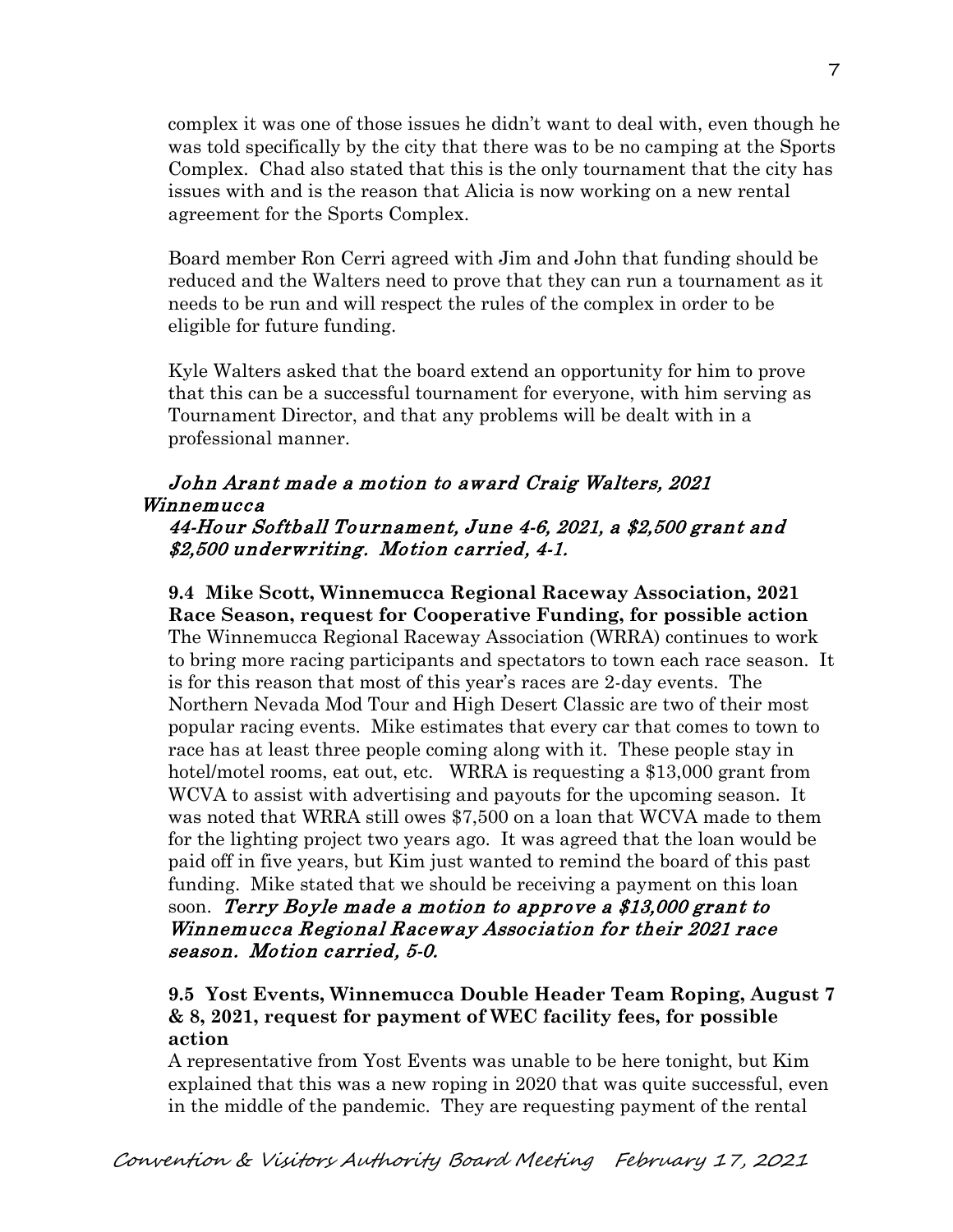fees for the Pavilion at the Winnemucca Events Complex for two days,  $$1,200$ . Ron Cerri made a motion to approve payment of the WEC facility rental fees of \$1,200 for the Winnemucca Double Header Team

Roping, August 7 & 8, 2021. Motion carried, 5-0

## **9.6 Carrie Stark, Nevada State 4-H Expo, September 30 – October 3, 2021, request for Cooperative Funding and West Hall facility grant, for possible action**

This is an event that was produced successfully in 2019 but was forced to cancel in 2020 due to the pandemic. Ms. Stark is confident that this year's event can go forward with modifications that follow Covid-19 protocols. Kim stated that the 2019 event attracted 4-H members and their families to Winnemucca for several days and he is in favor of supporting them again this year. They are requesting a \$3,000 grant, payment of WEC facility fees (approximately \$3,700) and a West Hall facility grant for their awards banquet. John Arant made a motion to approve a \$3,000 grant, payment of WEC facility fees (\$3,700) and a West Hall facility grant for the Nevada State 4-H Expo, September 30 – October 3, 2021.

*Motion carried, 5-0.* Nevada State 4-H Expo is responsible for any other customary Convention Center charges.

## **9.7 Donation to City of Winnemucca Special Events Fund, for possible action**

This is an item that is placed on the WCVA agenda for approval each year. This board is aware that the proposed amount of \$10,000 does not sufficiently offset the personnel expenses associated with special events that we sponsor. Still, this a goodwill gesture we have made over the past several years and hope to continue our working relationship with all local entities since these events are good for many businesses and groups in our community.

## Terry Boyle made a motion to approve a \$10,000 donation to the City of Winnemucca Special Events Fund. Motion carried, 5-0.

## **10. Director's Report.**

## **10.1 Labor to install roof and base rock for WEC Barn #9 retrofit, for possible action**

For the past several years Kim has worked to gradually cover the barns on the east end of the Winnemucca Events Complex to comply with our agreement with Silver State International Rodeo for covered stalls. These stalls are also available to other events throughout the year. Initially, these stalls were covered with shade cloth but this cloth is expensive and does not hold up in the weather even though WEC staff removed it every fall and reinstalled it each spring. Ag District #3 included funds in their budget to provide a permanent cover for Barn #9 and the commission has approved this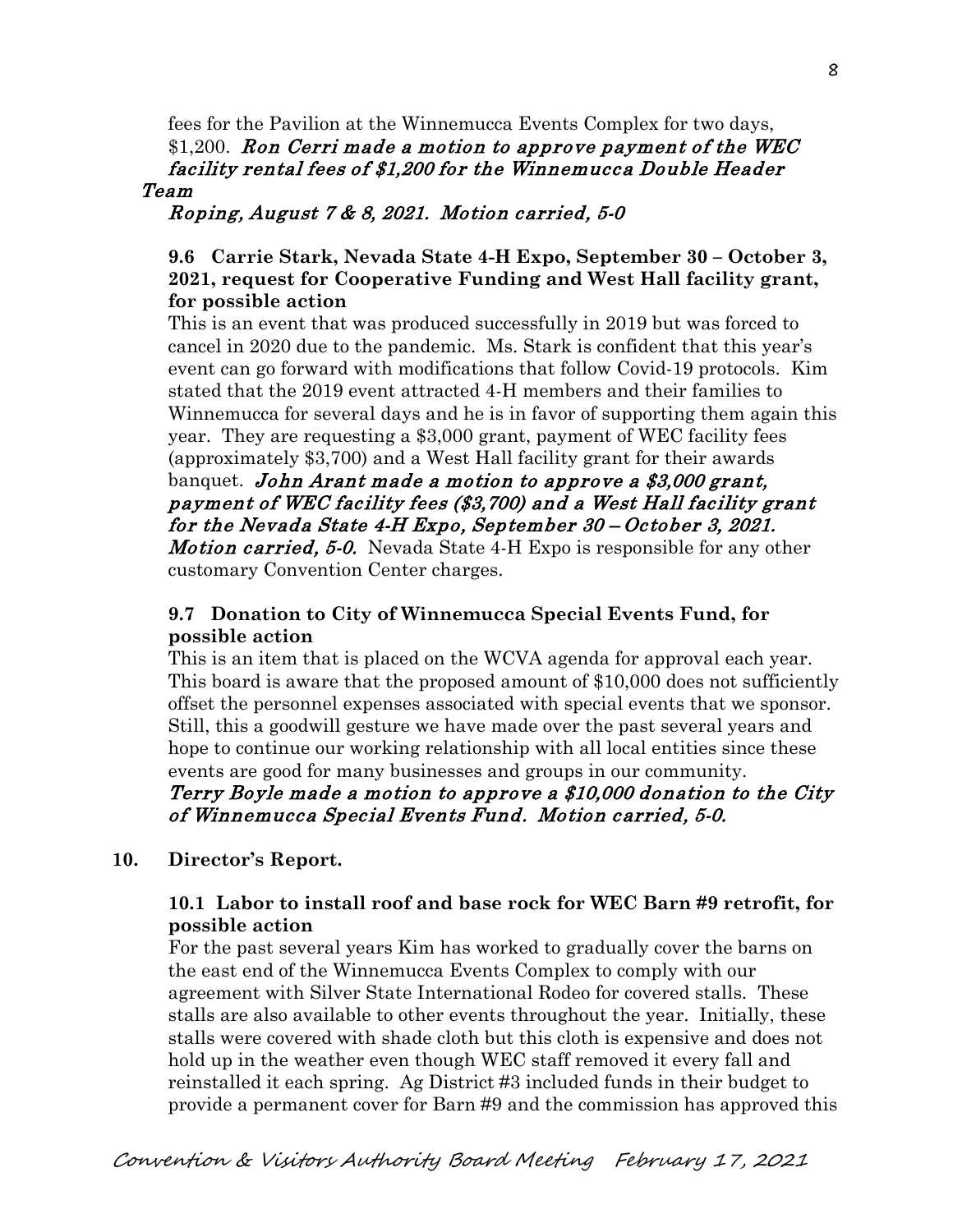project. Also included in Ag #3's budget and approved by the commission was new base rock for Barn #9. When these budget items were prepared, Kim planned to use Honor Camp and WEC staff to do the work but, due to the pandemic, Honor Camp personnel is not available at this time and WEC staff is busy with other projects so Kim would like to hire laborers through Manpower to complete this project. Work on this project must be completed soon since there is a strict time constraint so that this project is completed before our spring events. Kim will continue to keep in touch with the Honor Camp in case their restrictions ease and they are able to help us out. Kim would like to ask that WCVA commit an amount, not to exceed \$18,000, for labor to complete the roof on Barn 9. He would also like to request that WCVA commit an amount, not to exceed \$12,000, for labor to install base rock in Barn 9.

#### John Arant made a motion to approve an amount, not to exceed \$18,000, for labor to complete the roof on Barn 9. Motion carried, 5-0.

#### Ron Cerri made a motion to approve an amount, not to exceed \$12,000, for labor to install base rock in Barn 9. Motion carried, 5-0.

**10.2 Labor to install box stalls, WEC Barns 4 and 5, for possible action** No discussion.

## **11. Secretary and Counsel, Monthly report, for discussion & possible action**

 **11.1 Chamber of Commerce Report for January 2021, for review** No report.

**11.2 Update on delinquencies, possible request for authorization for disclosure of confidential information of one or more licensees, for possible action**

No report.

## **11.3 Joe Mackie Hall elevators project, for review and possible action**

Bill is working on the specs so we can go out to bid.

#### **11.4 Improvement projects status reports –**

Melarkey Parking Lot lighting – work began this week on this project West Hall signage project – no report Joe Mackie Hall chiller – work is complete, waiting for state inspector West Hall street sign – no report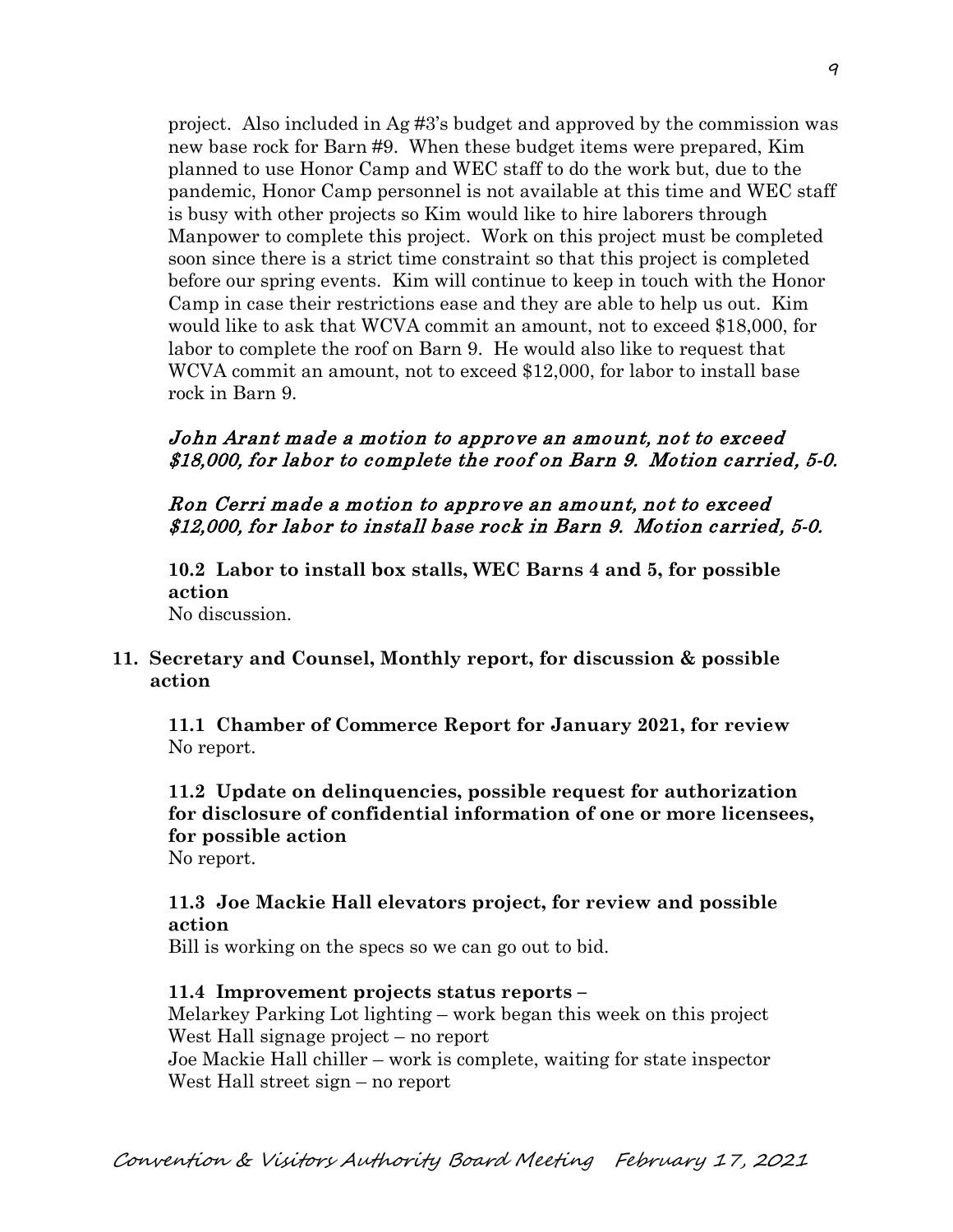## **11.5 COVID-19 developments**

No report.

## **11.6 Other Recent developments**

Bill has received approval from Nevada Gaming for the Run-A-Mucca motorcycle raffle.

# **12. Board Administrator.**

# **12.1 Financial Reports, for discussion**

Room tax cash is down slightly. Our investment account is holding steady.

# **12.2 Approval of WCVA Tentative Budget, year ending June 30, 2022, for possible action**

Kendall would like this item moved to the March agenda. This tentative budget isn't due to the state until April 15 so that will give him time to make any changes requested by this board in March.

## **13. Other reports**

None.

# 1**4. Public Comment**

None.

**15. Regular Business. Next Meeting. The Board confirmed the next regular meeting date of Wednesday, March 17, 2021, 4:00 pm.** 

# **16. Adjournment.** Terry Boyle made a motion to adjourn this meeting. Motion carried, 5-0.

The meeting was adjourned to the next regular meeting, or to the earlier call of the Chairman or to the call of any three (3) members of the Board on three (3) working days notice.

Respectfully submitted,

Shelly Noble